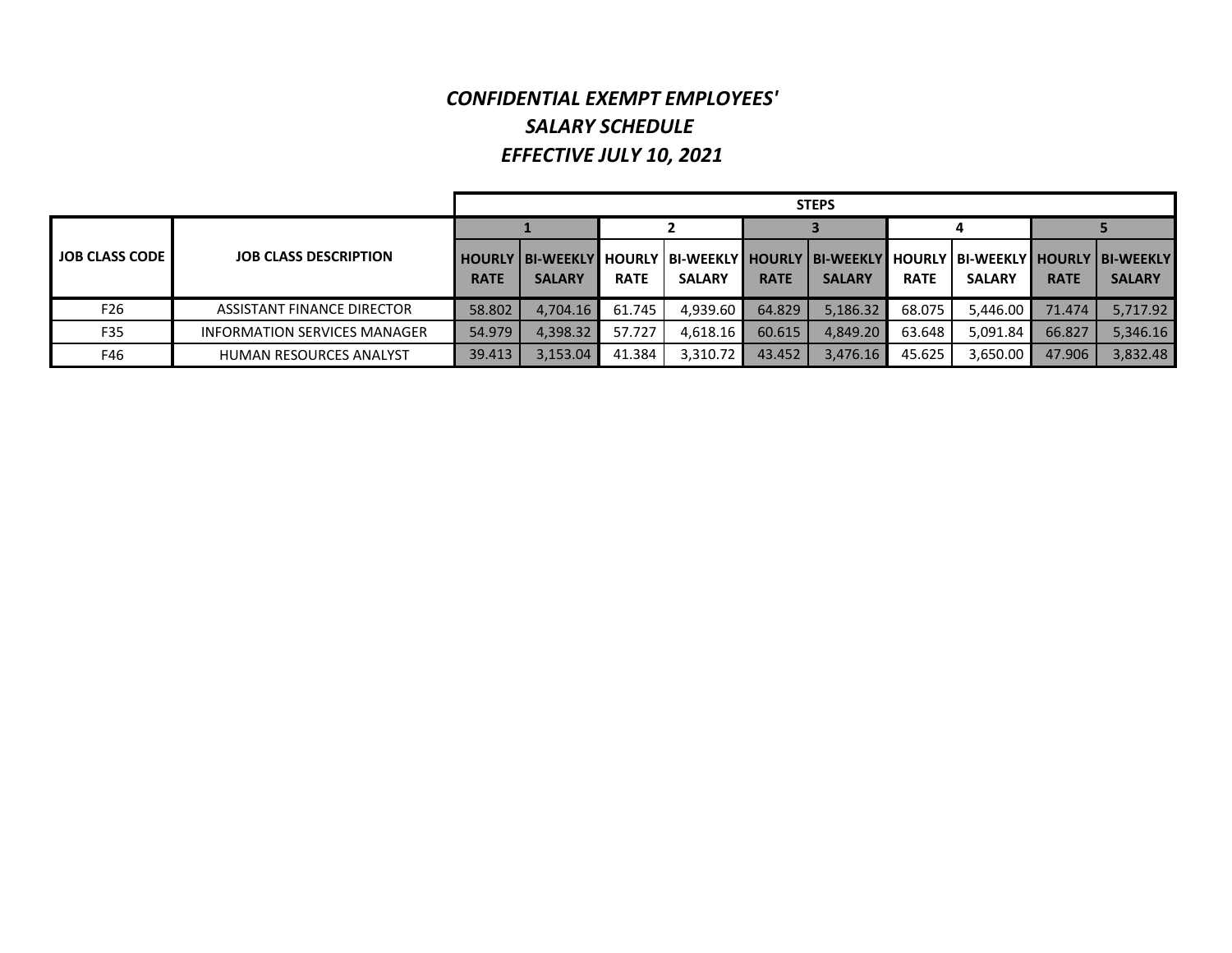## *NON‐REPRESENTED CONFIDENTIAL EMPLOYEES' SALARY SCHEDULE EFFECTIVE JULY 10, 2021*

|                       |                                                |               |                   |               |                    |             | <b>STEPS</b>     |             |                                         |             |               |
|-----------------------|------------------------------------------------|---------------|-------------------|---------------|--------------------|-------------|------------------|-------------|-----------------------------------------|-------------|---------------|
|                       |                                                |               |                   | 2             |                    |             |                  | 4           |                                         |             |               |
| <b>JOB CLASS CODE</b> | <b>JOB CLASS DESCRIPTION</b>                   | <b>HOURLY</b> | <b>IBI-WEEKLY</b> | <b>HOURLY</b> | BI-WEEKLY   HOURLY |             | <b>BI-WEEKLY</b> |             | HOURLY   BI-WEEKLY   HOURLY   BI-WEEKLY |             |               |
|                       |                                                | <b>RATE</b>   | <b>SALARY</b>     | <b>RATE</b>   | <b>SALARY</b>      | <b>RATE</b> | <b>SALARY</b>    | <b>RATE</b> | <b>SALARY</b>                           | <b>RATE</b> | <b>SALARY</b> |
| A27                   | SENIOR ADMINISTRATIVE ASSISTANT - CONF         | 29.373        | 2.349.84          | 30.842        | 2,467.36           | 32.386      | 2,590.88         | 34.006      | 2.720.48                                | 35.703      | 2,856.24      |
| A28                   | <b>EXECUTIVE ASSISTANT</b>                     | 32.119        | 2,569.52          | 33.724        | 2,697.92           | 35.412      | 2,832.96         | 37.182      | 2,974.56                                | 39.042      | 3,123.36      |
| A33                   | <b>PAYROLL TECHNICIAN</b>                      | 32.456        | 2,596.48          | 34.077        | 2,726.16           | 35.783      | 2,862.64         | 37.571      | 3,005.68                                | 39.448      | 3,155.84      |
| A42                   | <b>HUMAN RESOURCES SPECIALIST</b>              | 30.174        | 2.413.92          | 31.683        | 2,534.64           | 33.265      | 2,661.20         | 34.934      | 2.794.72                                | 36.676      | 2,934.08      |
| H <sub>17</sub>       | INFORMATION SERVICES TECHNICIAN                | 29.772        | 2.381.76          | 31.262        | 2,500.96           | 32.821      | 2,625.68         | 34.457      | 2,756.56                                | 36.186      | 2,894.88      |
| H18                   | <b>INFORMATION SERVICES NETWORK SPECIALIST</b> | 34.295        | 2,743.60          | 36.010        | 2,880.80           | 37.811      | 3,024.88         | 39.700      | 3,176.00                                | 41.685      | 3,334.80      |
| H19                   | <b>LEGAL ASSISTANT</b>                         | 32.119        | 2,569.52          | 33.724        | 2,697.92           | 35.412      | 2,832.96         | 37.182      | 2,974.56                                | 39.042      | 3,123.36      |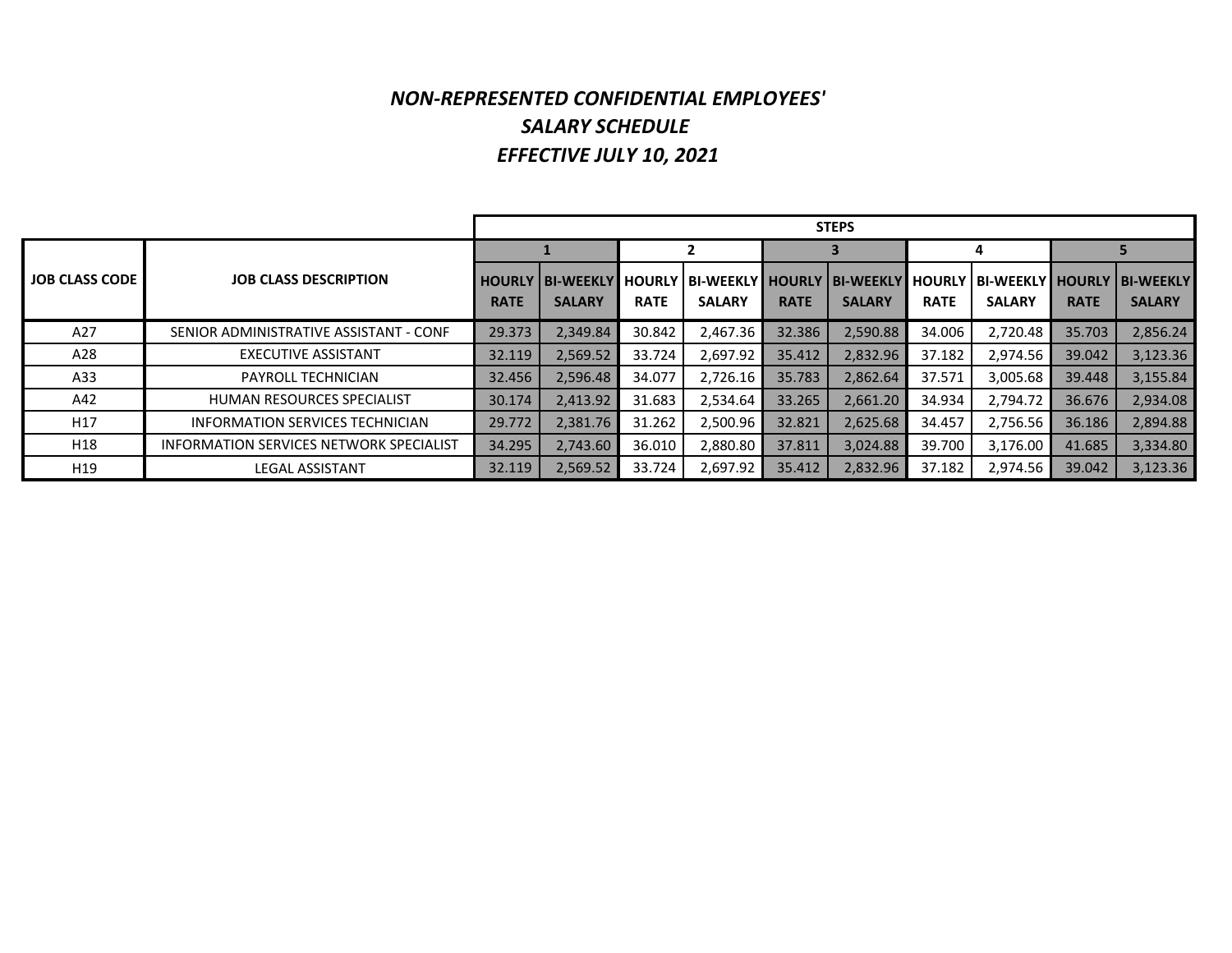## *EXECUTIVE MANAGERS SALARY SCHEDULE EFFECTIVE JULY 10, 2021*

| <b>JOB CLASS CODE</b> | <b>JOB CLASS DESCRIPTION</b>          | <b>HOURLY</b><br><b>RATE</b> | <b>BI-WEEKLY</b><br><b>SALARY</b> |
|-----------------------|---------------------------------------|------------------------------|-----------------------------------|
| H <sub>05</sub>       | DEPUTY CM - RESOURCE MANAGEMENT       | 86.741                       | 6,939.28                          |
| 101                   | <b>CITY ATTORNEY</b>                  | 92.308                       | 7,384.64                          |
| 102                   | <b>CITY MANAGER</b>                   | 102.254                      | 8,180.32                          |
| <b>R01</b>            | POLICE CHIEF                          | 101.674                      | 8,133.92                          |
| R <sub>02</sub>       | <b>FIRE CHEF</b>                      | 99.126                       | 7,930.08                          |
| <b>R04</b>            | <b>ASSISTANT CITY MANAGER</b>         | 81.912                       | 6,552.96                          |
| R <sub>12</sub>       | <b>HUMAN RESOURCES DIRECTOR</b>       | 81.005                       | 6,480.40                          |
| R <sub>13</sub>       | <b>RECREATION DIRECTOR</b>            | 77.628                       | 6,210.24                          |
| R <sub>14</sub>       | <b>FINANCE DIRECTOR</b>               | 83.290                       | 6,663.20                          |
| R <sub>15</sub>       | HUMAN RESOURCES DIRECTOR/RISK MANAGER | 83.030                       | 6,642.40                          |
| R <sub>17</sub>       | CHIEF BUILDING OFFICIAL               | 65.688                       | 5,255.04                          |
| R <sub>19</sub>       | PUBLIC WORKS DIRECTOR/CITY ENGINEER   | 83.290                       | 6,663.20                          |
| R21                   | ASSISTANT TO CITY MANAGER - ECON DEV  | 65.688                       | 5,255.04                          |
| R <sub>22</sub>       | ASSISTANT CITY MANAGER - COMM DEV     | 81.912                       | 6,552.96                          |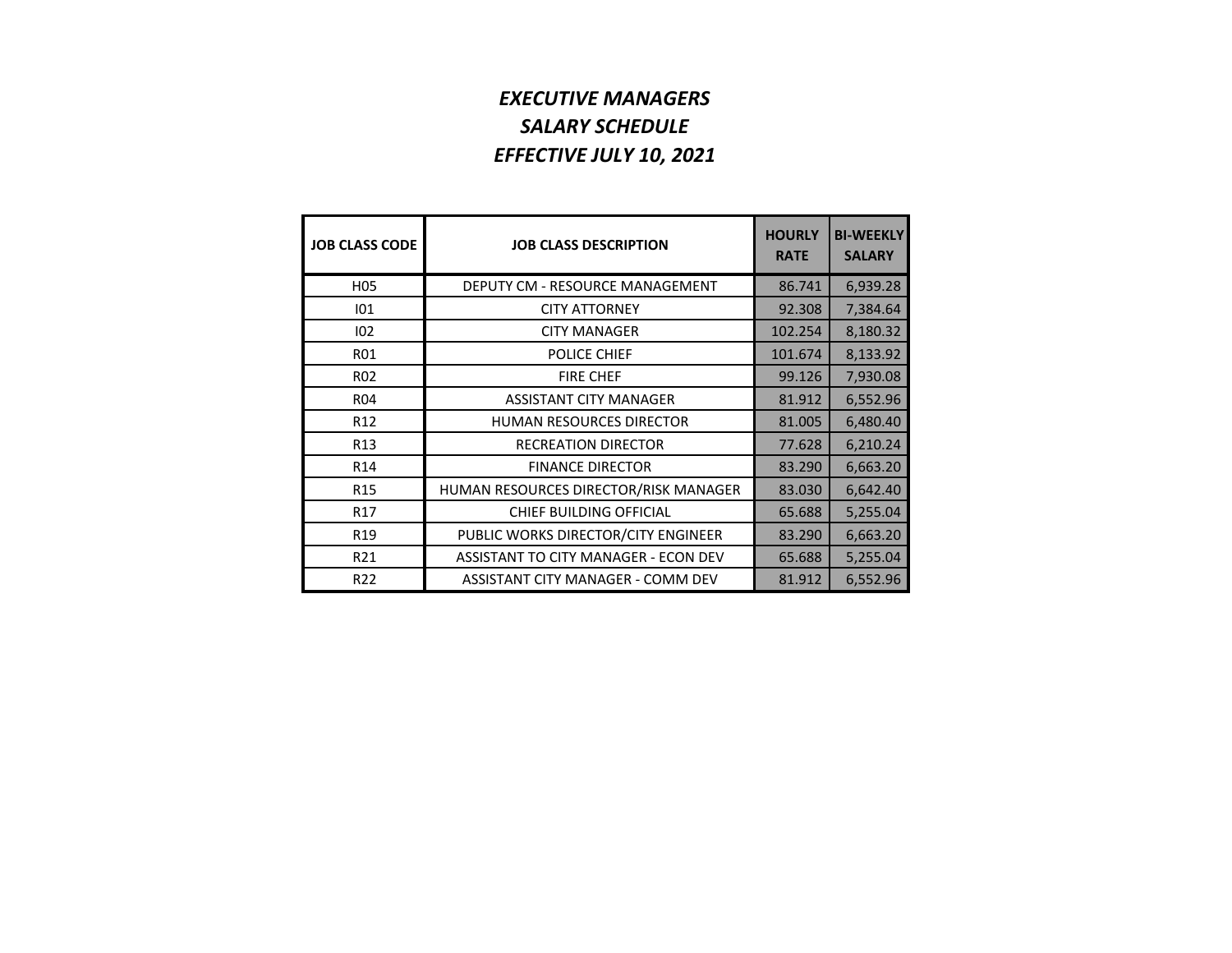#### *SEASIDE CITY EMPLOYEES' ASSOCIATION (SCEA) SALARY SCHEDULE EFFECTIVE JULY 10, 2021*

|                       |                                               | <b>STEPS</b> |                                                                                                                |             |               |             |                         |             |               |             |               |  |  |
|-----------------------|-----------------------------------------------|--------------|----------------------------------------------------------------------------------------------------------------|-------------|---------------|-------------|-------------------------|-------------|---------------|-------------|---------------|--|--|
|                       |                                               |              | $\mathbf{1}$                                                                                                   |             | $\mathbf{2}$  |             | $\overline{\mathbf{3}}$ |             | 4             |             | 5             |  |  |
| <b>JOB CLASS CODE</b> | <b>JOB CLASS DESCRIPTION</b>                  | <b>RATE</b>  | HOURLY  BI-WEEKLY  HOURLY  BI-WEEKLY  HOURLY  BI-WEEKLY  HOURLY  BI-WEEKLY  HOURLY  BI-WEEKLY<br><b>SALARY</b> | <b>RATE</b> | <b>SALARY</b> | <b>RATE</b> | <b>SALARY</b>           | <b>RATE</b> | <b>SALARY</b> | <b>RATE</b> | <b>SALARY</b> |  |  |
| A09                   | <b>CUSTODIAN</b>                              | 20.388       | 1,631.04                                                                                                       | 21.223      | 1,697.84      | 22.043      | 1,763.44                | 22.954      | 1,836.32      | 23.884      | 1,910.72      |  |  |
| A10                   | <b>ADMINISTRATIVE ASSISTANT</b>               | 22.564       | 1,805.12                                                                                                       | 23.693      | 1,895.44      | 24.878      | 1,990.24                | 26.121      | 2,089.68      | 27.428      | 2,194.24      |  |  |
| A15                   | <b>MECHANICS ASSISTANT</b>                    | 22.960       | 1,836.80                                                                                                       | 24.111      | 1,928.88      | 25.316      | 2,025.28                | 26.583      | 2,126.64      | 27.912      | 2,232.96      |  |  |
| A20                   | <b>ACCOUNTING ASSISTANT</b>                   | 25.272       | 2,021.76                                                                                                       | 26.318      | 2,105.44      | 27.391      | 2,191.28                | 28.550      | 2,284.00      | 29.775      | 2,382.00      |  |  |
| A22                   | <b>EQUIPMENT OPERATOR</b>                     | 28.906       | 2,312.48                                                                                                       | 30.084      | 2.406.72      | 31.359      | 2,508.72                | 32.704      | 2,616.32      | 34.103      | 2,728.24      |  |  |
| A24                   | SENIOR ADMINISTRATIVE ASSISTANT               | 28.651       | 2,292.08                                                                                                       | 29.873      | 2.389.84      | 31.142      | 2,491.36                | 32.487      | 2,598.96      | 33.866      | 2,709.28      |  |  |
| A25                   | <b>MECHANIC</b>                               | 31.193       | 2,495.44                                                                                                       | 32.537      | 2,602.96      | 33.906      | 2,712.48                | 35.363      | 2,829.04      | 36.893      | 2,951.44      |  |  |
| A26                   | BUILDING/PLANNING TECHNICIAN                  | 28.651       | 2,292.08                                                                                                       | 29.873      | 2,389.84      | 31.142      | 2,491.36                | 32.487      | 2,598.96      | 33.866      | 2,709.28      |  |  |
| A27                   | <b>GIS TECHNICIAN</b>                         | 29.775       | 2,382.00                                                                                                       | 31.263      | 2,501.04      | 32.827      | 2,626.16                | 34.468      | 2,757.44      | 36.191      | 2,895.28      |  |  |
| A29                   | <b>ENGINEERING TECHNICIAN</b>                 | 30.401       | 2,432.08                                                                                                       | 31.711      | 2,536.88      | 33.082      | 2,646.56                | 34.521      | 2,761.68      | 36.022      | 2,881.76      |  |  |
| A30                   | <b>CODE COMPLIANCE SPECIALIST</b>             | 34.353       | 2,748.24                                                                                                       | 35.835      | 2,866.80      | 37.389      | 2,991.12                | 39.020      | 3,121.60      | 40.736      | 3,258.88      |  |  |
| A31                   | <b>JUNIOR ENGINEER</b>                        | 34.038       | 2,723.04                                                                                                       | 35.512      | 2,840.96      | 37.056      | 2,964.48                | 38.672      | 3,093.76      | 40.376      | 3,230.08      |  |  |
| A32                   | <b>BUILDING INSPECTOR</b>                     | 35.306       | 2,824.48                                                                                                       | 36.837      | 2,946.96      | 38.444      | 3,075.52                | 40.137      | 3,210.96      | 41.925      | 3,354.00      |  |  |
| A34                   | ACCOUNTING TECHNICIAN                         | 27.392       | 2,191.36                                                                                                       | 28.561      | 2,284.88      | 29.772      | 2,381.76                | 31.061      | 2,484.88      | 32.375      | 2,590.00      |  |  |
| A41                   | <b>BUILDING TECHNICIAN</b>                    | 28.651       | 2,292.08                                                                                                       | 29.873      | 2,389.84      | 31.142      | 2,491.36                | 32.487      | 2,598.96      | 33.866      | 2,709.28      |  |  |
| A56                   | <b>IRRIGATION SPECIALIST</b>                  | 31.278       | 2,502.24                                                                                                       | 32.554      | 2,604.32      | 33.933      | 2,714.64                | 35.390      | 2,831.20      | 36.902      | 2,952.16      |  |  |
| A60                   | <b>ELECTRICIAN</b>                            | 32.824       | 2,625.92                                                                                                       | 34.220      | 2,737.60      | 35.698      | 2,855.84                | 37.198      | 2,975.84      | 38.797      | 3,103.76      |  |  |
| A61                   | <b>HVAC SPECIALIST</b>                        | 30.642       | 2,451.36                                                                                                       | 31.944      | 2,555.52      | 33.326      | 2,666.08                | 34.725      | 2,778.00      | 36.217      | 2,897.36      |  |  |
| A62                   | <b>STREET SWEEPER OPERATOR</b>                | 29.891       | 2,391.28                                                                                                       | 31.160      | 2,492.80      | 32.507      | 2,600.56                | 33.871      | 2,709.68      | 35.328      | 2,826.24      |  |  |
| A63                   | MAINTENANCE & UTILITIES WORKER TRAINEE        | 20.519       | 1,641.52                                                                                                       | 21.546      | 1,723.68      | 22.624      | 1,809.92                | 23.756      | 1,900.48      | 24.942      | 1,995.36      |  |  |
| A64                   | <b>MAINTENANCE &amp; UTILITIES WORKER I</b>   | 22.625       | 1,810.00                                                                                                       | 23.757      | 1,900.56      | 24.943      | 1,995.44                | 26.191      | 2,095.28      | 27.501      | 2,200.08      |  |  |
| A65                   | APPRENTICE ELECTRICIAN                        | 25.120       | 2,009.60                                                                                                       | 26.374      | 2,109.92      | 27.693      | 2,215.44                | 29.076      | 2,326.08      | 30.532      | 2,442.56      |  |  |
| A66                   | <b>ASSISTANT ELECTRICIAN</b>                  | 26.772       | 2,141.76                                                                                                       | 28.110      | 2,248.80      | 29.517      | 2,361.36                | 30.993      | 2,479.44      | 32.542      | 2,603.36      |  |  |
| A67                   | <b>BUILDING MAINTENANCE SPECIALIST</b>        | 31.220       | 2,497.60                                                                                                       | 32.547      | 2,603.76      | 33.954      | 2,716.32                | 35.378      | 2,830.24      | 36.900      | 2,952.00      |  |  |
| A68                   | SENIOR MAINTENANCE & UTILITIES WORKER         | 30.388       | 2,431.04                                                                                                       | 31.907      | 2,552.56      | 33.503      | 2,680.24                | 35.180      | 2,814.40      | 36.938      | 2,955.04      |  |  |
| A69                   | <b>MAINTENANCE &amp; UTILITIES WORKER III</b> | 27.525       | 2,202.00                                                                                                       | 28.902      | 2,312.16      | 30.347      | 2,427.76                | 31.865      | 2,549.20      | 33.457      | 2,676.56      |  |  |
| A70                   | <b>MAINTENANCE &amp; UTILITIES WORKER II</b>  | 24.947       | 1,995.76                                                                                                       | 26.195      | 2.095.60      | 27.505      | 2,200.40                | 28.879      | 2.310.32      | 30.325      | 2,426.00      |  |  |
| A71                   | COMMUNICATIONS & PUBLIC ENGAGEMENT SPECIALIST | 28.651       | 2,292.08                                                                                                       | 29.873      | 2,389.84      | 31.142      | 2,491.36                | 32.487      | 2,598.96      | 33.866      | 2,709.28      |  |  |
| A72                   | FAMILY & COMMUNITY SUPPORT TECHNICIAN         | 29.052       | 2,324.16                                                                                                       | 30.504      | 2.440.32      | 32.029      | 2,562.32                | 33.630      | 2,690.40      | 35.312      | 2,824.96      |  |  |
| A73                   | CODE COMPLIANCE COORDINATOR                   | 36.865       | 2,949.20                                                                                                       | 38.708      | 3,096.64      | 40.643      | 3,251.44                | 42.675      | 3,414.00      | 44.809      | 3,584.72      |  |  |
| F33                   | ASSISTANT ENGINEER                            | 40.865       | 3,269.20                                                                                                       | 42.903      | 3,432.24      | 45.051      | 3,604.08                | 47.302      | 3,784.16      | 49.669      | 3,973.52      |  |  |
| F34                   | ASSISTANT PLANNER                             | 34.908       | 2,792.64                                                                                                       | 36.654      | 2,932.32      | 38.487      | 3,078.96                | 40.411      | 3,232.88      | 42.432      | 3,394.56      |  |  |
| <b>P50</b>            | SENIOR FACILITY ATTENDANT                     | 22.427       | 1,794.16                                                                                                       | 23.549      | 1,883.92      | 24.725      | 1,978.00                | 25.962      | 2,076.96      | 27.261      | 2,180.88      |  |  |
| S01                   | RECREATION PROGRAM COORDINATOR                | 28.102       | 2,248.16                                                                                                       | 29.317      | 2,345.36      | 30.549      | 2,443.92                | 31.863      | 2,549.04      | 33.241      | 2,659.28      |  |  |
| Y02                   | YOUTH RESOURCE CENTER ACTIVITY COORDINATOR    | 30.453       | 2,436.24                                                                                                       | 31.770      | 2,541.60      | 33.106      | 2,648.48                | 34.529      | 2,762.32      | 36.021      | 2,881.68      |  |  |
| Y04                   | YOUTH CENTER SUPERVISOR                       | 34.174       | 2,733.92                                                                                                       | 35.646      | 2,851.68      | 37.145      | 2,971.60                | 38.742      | 3,099.36      | 40.422      | 3,233.76      |  |  |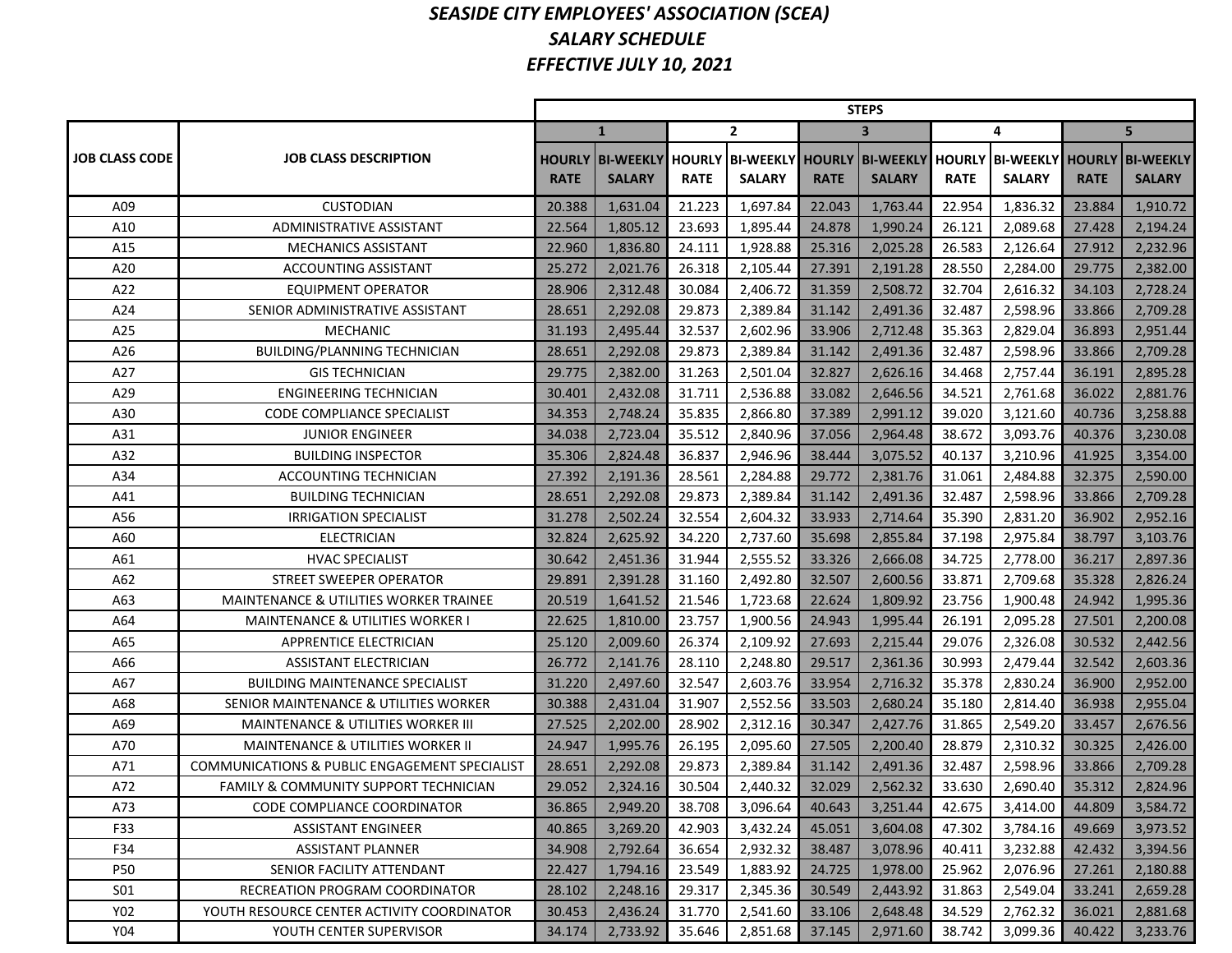## *SEASIDE FIREFIGHTERS' ASSOCIATIONSALARY SCHEDULE EFFECTIVE JULY 10, 2021*

|                          |                              |             | <b>STEPS</b>  |             |               |             |                                                                                                                             |             |               |             |               |  |  |
|--------------------------|------------------------------|-------------|---------------|-------------|---------------|-------------|-----------------------------------------------------------------------------------------------------------------------------|-------------|---------------|-------------|---------------|--|--|
|                          |                              |             |               |             |               |             |                                                                                                                             |             |               |             |               |  |  |
| <b>LJOB CLASS CODE I</b> | <b>JOB CLASS DESCRIPTION</b> | <b>RATE</b> | <b>SALARY</b> | <b>RATE</b> | <b>SALARY</b> | <b>RATE</b> | l HOURLY   BI-WEEKLY   HOURLY   BI-WEEKLY   HOURLY   BI-WEEKLY   HOURLY   BI-WEEKLY   HOURLY   BI-WEEKLY  <br><b>SALARY</b> | <b>RATE</b> | <b>SALARY</b> | <b>RATE</b> | <b>SALARY</b> |  |  |
| E01                      | <b>FIREFIGHTER</b>           | 29.614      | 3.316.77      | 31.096      | 3,482.75      | 32.649      | 3.656.69                                                                                                                    | 34.282      | 3,839.58      | 35.995      | 4.031.44      |  |  |
| E05                      | <b>FIRE ENGINEER</b>         | 32.693      | 3.661.62      | 34.326      | 3,844.51      | 36.045      | 4.037.04                                                                                                                    | 37.847      | 4.238.86      | 39.738      | 4.450.66      |  |  |
| E09                      | <b>FIRE CAPTAIN</b>          | 36.088      | 4,041.86      | 37.895      | 4.244.24      | 39.787      | 4.456.14                                                                                                                    | 41.776      | 4.678.91      | 43.865      | 4.912.88      |  |  |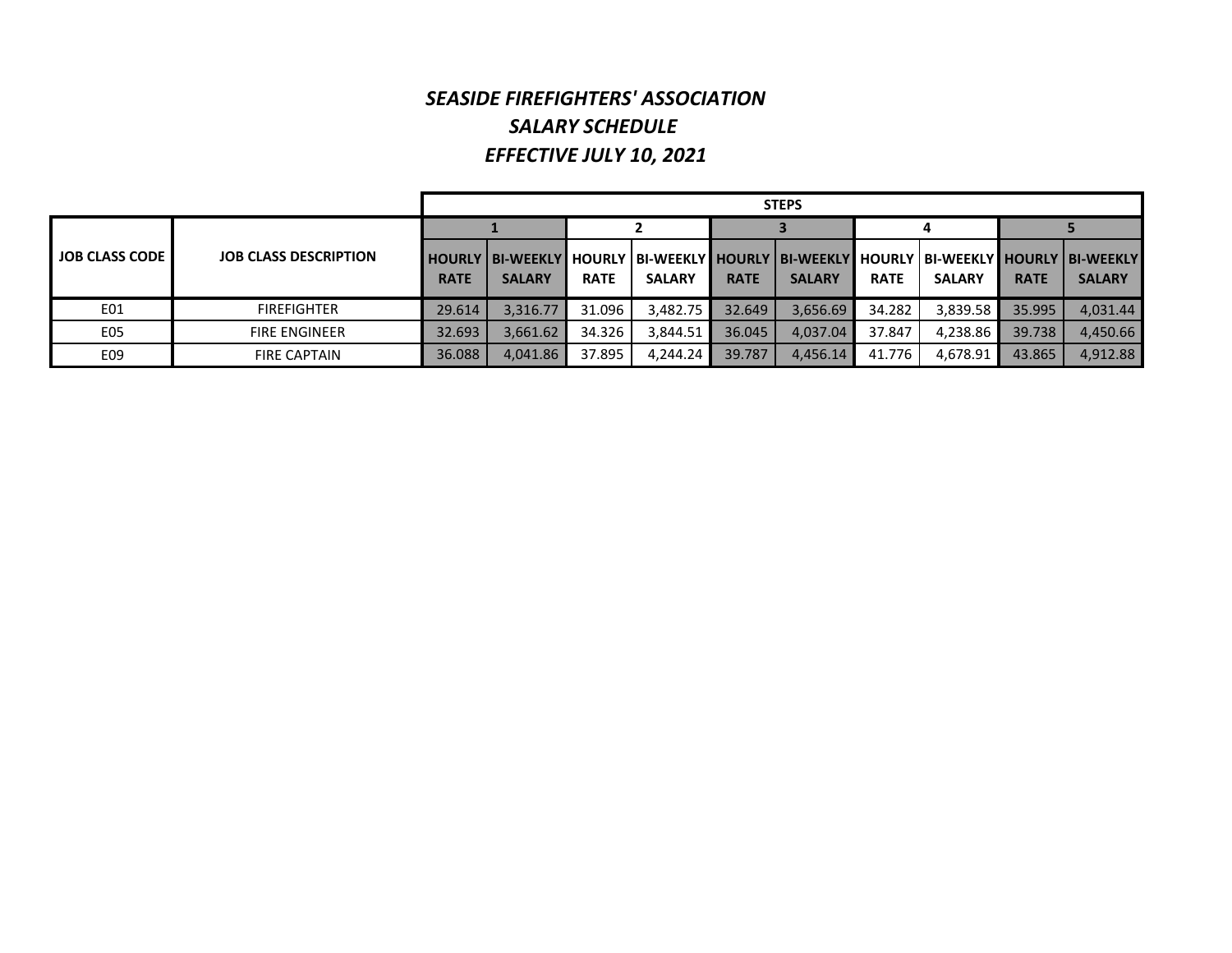## *SEASIDE MANAGEMENT AND SUPERVISORY EMPLOYEES' ASSOCATION SALARY SCHEDULE EFFECTIVE JULY 10, 2021*

|                       |                                                   | <b>STEPS</b> |                                                 |             |                                                                         |             |                         |             |               |             |                                   |  |
|-----------------------|---------------------------------------------------|--------------|-------------------------------------------------|-------------|-------------------------------------------------------------------------|-------------|-------------------------|-------------|---------------|-------------|-----------------------------------|--|
|                       |                                                   |              | $\mathbf{1}$                                    |             | $\mathbf{2}$                                                            |             | $\overline{\mathbf{3}}$ |             | 4             |             | 5                                 |  |
| <b>JOB CLASS CODE</b> | <b>JOB CLASS DESCRIPTION</b>                      | <b>RATE</b>  | <b>HOURLY BI-WEEKLY HOURLY</b><br><b>SALARY</b> | <b>RATE</b> | BI-WEEKLY HOURLY   BI-WEEKLY HOURLY   BI-WEEKLY HOURLY<br><b>SALARY</b> | <b>RATE</b> | <b>SALARY</b>           | <b>RATE</b> | <b>SALARY</b> | <b>RATE</b> | <b>BI-WEEKLY</b><br><b>SALARY</b> |  |
| A38                   | FACILITY MAINTENANCE CREW CHIEF                   | 29.040       | 2,323.20                                        | 30.277      | 2,422.16                                                                | 31.585      | 2,526.80                | 32.912      | 2,632.96      | 34.325      | 2,746.00                          |  |
| A51                   | <b>UTILITY ENGINEER</b>                           | 40.263       | 3,221.04                                        | 42.103      | 3,368.24                                                                | 44.018      | 3,521.44                | 46.037      | 3,682.96      | 48.093      | 3,847.44                          |  |
| A96                   | ADMINISTRATIVE ANALYST II                         | 39.413       | 3,153.04                                        | 41.384      | 3,310.72                                                                | 43.452      | 3,476.16                | 45.625      | 3,650.00      | 47.906      | 3,832.48                          |  |
| A97                   | <b>CRIME ANALYST</b>                              | 38.342       | 3,067.36                                        | 40.258      | 3,220.64                                                                | 42.270      | 3,381.60                | 44.384      | 3,550.72      | 46.605      | 3,728.40                          |  |
| A99                   | <b>ADMINISTRATIVE ANALYST</b>                     | 36.187       | 2,894.96                                        | 37.996      | 3,039.68                                                                | 39.891      | 3,191.28                | 41.889      | 3,351.12      | 43.981      | 3,518.48                          |  |
| F10                   | <b>CITY CLERK</b>                                 | 49.960       | 3,996.80                                        | 51.329      | 4,106.32                                                                | 53.553      | 4,284.24                | 55.905      | 4,472.40      | 58.412      | 4,672.96                          |  |
| F11                   | PUBLIC AFFAIRS OFFICER/CITY CLERK                 | 53.251       | 4,260.08                                        | 55.913      | 4,473.04                                                                | 58.710      | 4,696.80                | 61.645      | 4,931.60      | 64.726      | 5,178.08                          |  |
| F13                   | <b>ACCOUNTANT</b>                                 | 34.155       | 2,732.40                                        | 35.861      | 2,868.88                                                                | 37.655      | 3,012.40                | 39.537      | 3,162.96      | 41.515      | 3,321.20                          |  |
| F <sub>16</sub>       | SENIOR BUILDING INSPECTOR                         | 35.619       | 2,849.52                                        | 37.217      | 2,977.36                                                                | 38.888      | 3,111.04                | 40.639      | 3,251.12      | 42.472      | 3,397.76                          |  |
| F17                   | <b>BUILDING OFFICIAL</b>                          | 55.186       | 4,414.88                                        | 57.651      | 4,612.08                                                                | 60.262      | 4,820.96                | 62.963      | 5,037.04      | 65.840      | 5,267.20                          |  |
| F20                   | <b>SENIOR PLANNER</b>                             | 44.579       | 3,566.32                                        | 46.799      | 3,743.92                                                                | 49.147      | 3,931.76                | 51.595      | 4,127.60      | 54.187      | 4,334.96                          |  |
| F21                   | <b>ASSOCIATE CIVIL ENGINEER</b>                   | 48.010       | 3,840.80                                        | 50.154      | 4,012.32                                                                | 52.424      | 4,193.92                | 54.775      | 4,382.00      | 57.277      | 4,582.16                          |  |
| F25                   | <b>GIS COORDINATOR</b>                            | 43.711       | 3,496.88                                        | 45.897      | 3,671.76                                                                | 48.191      | 3,855.28                | 50.601      | 4,048.08      | 53.130      | 4,250.40                          |  |
| F28                   | PW SENIOR SERVICES MANAGER/CITY ENGINEER          | 63.286       | 5,062.88                                        | 66.451      | 5,316.08                                                                | 69.773      | 5,581.84                | 73.265      | 5,861.20      | 76.926      | 6,154.08                          |  |
| F31                   | <b>SENIOR CIVIL ENGINEER</b>                      | 54.848       | 4,387.84                                        | 57.305      | 4,584.40                                                                | 59.885      | 4,790.80                | 62.619      | 5,009.52      | 65.504      | 5,240.32                          |  |
| F32                   | <b>ASSOCIATE PLANNER</b>                          | 40.566       | 3,245.28                                        | 42.595      | 3,407.60                                                                | 44.724      | 3,577.92                | 46.961      | 3,756.88      | 49.308      | 3,944.64                          |  |
| F36                   | RECREATION SUPERINTENDENT                         | 49.644       | 3,971.52                                        | 51.832      | 4,146.56                                                                | 54.139      | 4,331.12                | 56.536      | 4,522.88      | 59.101      | 4,728.08                          |  |
| F37                   | RECREATION SUPERINTENDENT - AQUATICS              | 49.644       | 3,971.52                                        | 51.832      | 4,146.56                                                                | 54.139      | 4,331.12                | 56.536      | 4,522.88      | 59.101      | 4,728.08                          |  |
| F38                   | <b>ACCOUNTANT II</b>                              | 38.263       | 3,061.04                                        | 40.175      | 3,214.00                                                                | 42.186      | 3,374.88                | 44.291      | 3,543.28      | 46.507      | 3,720.56                          |  |
| F40                   | <b>MAINTENANCE &amp; UTILITIES SUPERINTENDENT</b> | 53.785       | 4,302.80                                        | 56.190      | 4,495.20                                                                | 58.730      | 4,698.40                | 61.365      | 4,909.20      | 64.170      | 5,133.60                          |  |
| F41                   | ECONOMIC DEVELOPMENT MANAGER                      | 50.181       | 4,014.48                                        | 52.429      | 4,194.32                                                                | 54.786      | 4,382.88                | 57.288      | 4,583.04      | 59.930      | 4,794.40                          |  |
| F42                   | <b>MAINTENANCE FIELD SUPERVISOR</b>               | 37.467       | 2,997.36                                        | 39.339      | 3,147.12                                                                | 41.306      | 3,304.48                | 43.372      | 3,469.76      | 45.540      | 3,643.20                          |  |
| F43                   | UTILITIES FIELD SUPERVISOR                        | 40.406       | 3,232.48                                        | 42.427      | 3,394.16                                                                | 44.548      | 3,563.84                | 46.777      | 3,742.16      | 49.116      | 3,929.28                          |  |
| F44                   | HOUSING PROGRAM MANAGER                           | 48.339       | 3,867.12                                        | 50.756      | 4,060.48                                                                | 53.293      | 4,263.44                | 55.959      | 4,476.72      | 58.756      | 4,700.48                          |  |
| F45                   | <b>RECREATION SUPERVISOR</b>                      | 35.945       | 2,875.60                                        | 37.743      | 3,019.44                                                                | 39.629      | 3,170.32                | 41.611      | 3,328.88      | 43.691      | 3,495.28                          |  |
| F46                   | FAMILY & COMMUNITY SUPPORT PRACTITIONER           | 36.187       | 2,894.96                                        | 37.996      | 3,039.68                                                                | 39.891      | 3,191.28                | 41.889      | 3,351.12      | 43.981      | 3,518.48                          |  |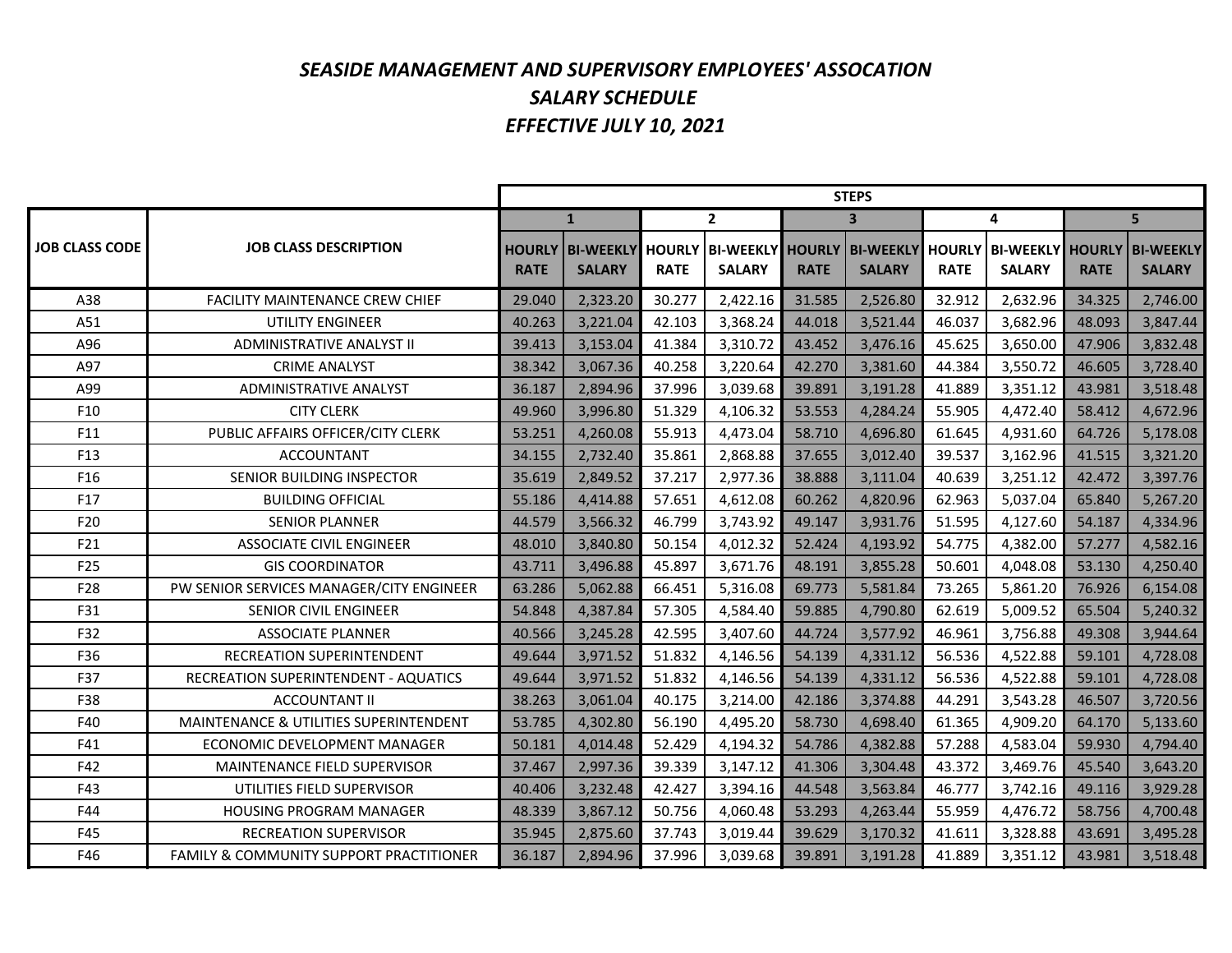#### *SEASIDE POLICE OFFICERS' ASSOCIATION SALARY SCHEDULE EFFECTIVE JULY 10, 2021*

#### *SWORN PERSONNEL*

|                       |                              |             | <b>STEPS</b>            |               |                        |             |                         |             |                     |             |                  |  |  |
|-----------------------|------------------------------|-------------|-------------------------|---------------|------------------------|-------------|-------------------------|-------------|---------------------|-------------|------------------|--|--|
|                       |                              |             |                         |               |                        |             |                         | 4           |                     |             |                  |  |  |
| <b>JOB CLASS CODE</b> | <b>JOB CLASS DESCRIPTION</b> |             | <b>HOURLY BI-WEEKLY</b> | <b>HOURLY</b> | ' I BI-WEEKLY I HOURLY |             | <b>BI-WEEKLY HOURLY</b> |             | BI-WEEKLY    HOURLY |             | <b>BI-WEEKLY</b> |  |  |
|                       |                              | <b>RATE</b> | <b>SALARY</b>           | <b>RATE</b>   | <b>SALARY</b>          | <b>RATE</b> | <b>SALARY</b>           | <b>RATE</b> | <b>SALARY</b>       | <b>RATE</b> | <b>SALARY</b>    |  |  |
| D01                   | POLICE OFFICER (80-HOUR)     | 47.106      | 3,768.48                | 49.458        | 3,956.64               | 51.933      | 4,154.64                | 54.527      | 4,362.16            | 57.240      | 4,579.20         |  |  |
| D01                   | POLICE OFFICER (84-HOUR)     | 47.106      | 3,956.90                | 49.458        | 4,154.47               | 51.933      | 4,362.37                | 54.527      | 4,580.27            | 57.240      | 4,808.16         |  |  |
| D <sub>07</sub>       | POLICE SERGEANT (80-HOUR)    | 57.638      | 4,611.04                | 60.537        | 4,842.96               | 63.549      | 5,083.92                | 66.731      | 5,338.48            | 70.082      | 5,606.56         |  |  |
| D <sub>07</sub>       | POLICE SERGEANT (84-HOUR)    | 57.638      | 4,841.59                | 60.537        | 5,085.11               | 63.549      | 5,338.12                | 66.731      | 5,605.40            | 70.082      | 5,886.89         |  |  |
| D <sub>09</sub>       | POLICE CORPORAL (80-HOUR)    | 52.124      | 4,169.92                | 54.724        | 4,377.92               | 57.466      | 4,597.28                | 60.335      | 4,826.80            | 63.337      | 5,066.96         |  |  |
| D <sub>09</sub>       | POLICE CORPORAL (84-HOUR)    | 52.124      | 4,378.42                | 54.724        | 4,596.82               | 57.466      | 4,827.14                | 60.335      | 5,068.14            | 63.337      | 5,320.31         |  |  |

#### *CIVILIAN PERSONNEL (NON‐SWORN)*

|                       |                                  |                              | <b>STEPS</b>                      |                              |                                   |                              |                                   |                              |                                          |             |                                   |  |  |
|-----------------------|----------------------------------|------------------------------|-----------------------------------|------------------------------|-----------------------------------|------------------------------|-----------------------------------|------------------------------|------------------------------------------|-------------|-----------------------------------|--|--|
|                       |                                  |                              |                                   |                              | 2                                 |                              | В.                                |                              | 4                                        |             | 5                                 |  |  |
| <b>JOB CLASS CODE</b> | <b>JOB CLASS DESCRIPTION</b>     | <b>HOURLY</b><br><b>RATE</b> | <b>BI-WEEKLY</b><br><b>SALARY</b> | <b>HOURLY</b><br><b>RATE</b> | <b>BI-WEEKLY</b><br><b>SALARY</b> | <b>HOURLY</b><br><b>RATE</b> | <b>BI-WEEKLY</b><br><b>SALARY</b> | <b>HOURLY</b><br><b>RATE</b> | <b>BI-WEEKLY HOURLY</b><br><b>SALARY</b> | <b>RATE</b> | <b>BI-WEEKLY</b><br><b>SALARY</b> |  |  |
| <b>B01</b>            | POLICE SERVICES SPECIALIST       | 30.089                       | 2,407.12                          | 31.580                       | 2,526.40                          | 33.166                       | 2,653.28                          | 34.834                       | 2,786.72                                 | 36.567      | 2,925.36                          |  |  |
| <b>B02</b>            | <b>VEHICLE ABATEMENT OFFICER</b> | 36.645                       | 2,931.60                          | 38.223                       | 3,057.84                          | 39.883                       | 3,190.64                          | 41.623                       | 3,329.84                                 | 43.453      | 3,476.24                          |  |  |
| <b>B06</b>            | ANIMAL CARE SPECIALIST           | 28.645                       | 2,291.60                          | 30.070                       | 2,405.60                          | 31.571                       | 2,525.68                          | 33.160                       | 2,652.80                                 | 34.805      | 2,784.40                          |  |  |
| B11                   | POLICE RECORDS SPECIALIST        | 30.251                       | 2,420.08                          | 31.764                       | 2,541.12                          | 33.353                       | 2,668.24                          | 35.020                       | 2,801.60                                 | 36.770      | 2,941.60                          |  |  |
| <b>B12</b>            | POLICE RECORDS SUPERVISOR        | 36.520                       | 2,921.60                          | 38.365                       | 3,069.20                          | 40.260                       | 3,220.80                          | 42.286                       | 3,382.88                                 | 44.415      | 3,553.20                          |  |  |
| <b>B15</b>            | SENIOR ADMIN ASSISTANT - PO      | 30.883                       | 2,470.64                          | 32.194                       | 2,575.52                          | 33.565                       | 2,685.20                          | 35.017                       | 2,801.36                                 | 36.503      | 2,920.24                          |  |  |
| B16                   | PARKING COMPLIANCE SPECIALIST    | 28.845                       | 2,307.60                          | 30.286                       | 2,422.88                          | 31.800                       | 2,544.00                          | 33.387                       | 2,670.96                                 | 35.057      | 2,804.56                          |  |  |
| CO <sub>1</sub>       | POLICE RECORDS TECHNICIAN        | 27.214                       | 2,177.12                          | 28.590                       | 2,287.20                          | 29.999                       | 2,399.92                          | 31.511                       | 2,520.88                                 | 33.098      | 2,647.84                          |  |  |
| D04                   | <b>DETENTION OFFICER</b>         | 28.845                       | 2,307.60                          | 30.286                       | 2,422.88                          | 31.800                       | 2,544.00                          | 33.387                       | 2,670.96                                 | 35.057      | 2,804.56                          |  |  |
| D <sub>05</sub>       | <b>CSO/DETENTION OFFICER</b>     | 28.845                       | 2,307.60                          | 30.286                       | 2,422.88                          | 31.800                       | 2,544.00                          | 33.387                       | 2,670.96                                 | 35.057      | 2,804.56                          |  |  |
| D <sub>08</sub>       | POLICE OFFICER RECRUIT           | 36.214                       | 2,897.12                          | 38.023                       | 3,041.84                          | 39.925                       | 3,194.00                          | 41.923                       | 3,353.84                                 | 44.019      | 3,521.52                          |  |  |